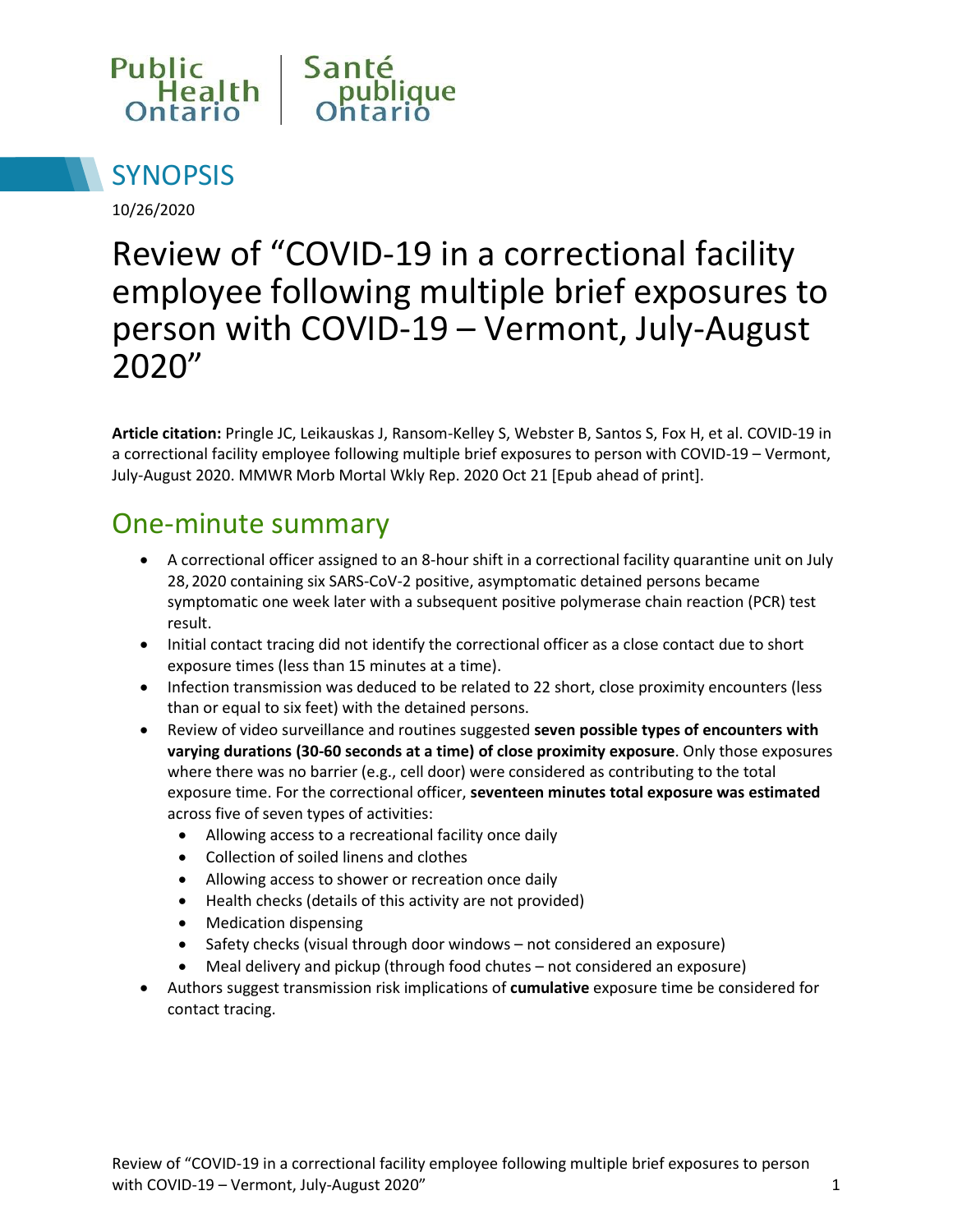## Additional information

- Detained persons wore microfiber cloth masks at most times outside of their cell (though not consistently when in recreation room), but not when in their cell.
- The correctional officer wore a microfiber cloth mask, gown and eye protection during all interactions with inconsistent use of gloves.
- No other known exposures of the correctional officer to individuals with COVID-19 outside of work, nor travel outside of the state were reported in the 14 days prior to illness onset. Community rates were considered relatively low (20 cases per 100,000).
- Two contacts of the correctional officer from outside of work were traced, but neither developed COVID-19.
- Of seven employees with exposures to the infected detained persons meeting the contact tracing definition of close contact (less than or equal to six feet and more than 15 minutes at a time), one employee tested positive.
- Of 13 employees with exposures to the infected detained persons not meeting the contact tracing definition of close contact, one employee tested positive (this employee was the focus of this case report).

#### PHO reviewer's comments

- Details to assess the risk of transmission of each exposure were not described. Further, direct handling without gloves of contaminated materials such as clothing, linens and food trays could suggest fomite transmission.
- There was no report of whether or not the video surveillance included direct observation of the infected correctional officer for compliance with hand hygiene and proper techniques for putting on and removing personal protective equipment.
- No information on ventilation, frequency and adequacy of environmental cleaning was provided.
- No information on other potential sources of infection, e.g., asymptomatic infected visitors to the facility, asymptomatic staff working in the facility were noted.
- In Ontario, the recommended measures for close contact with individuals in quarantine would include the use of a medical mask, rather than a non-medical mask as reported in this article.